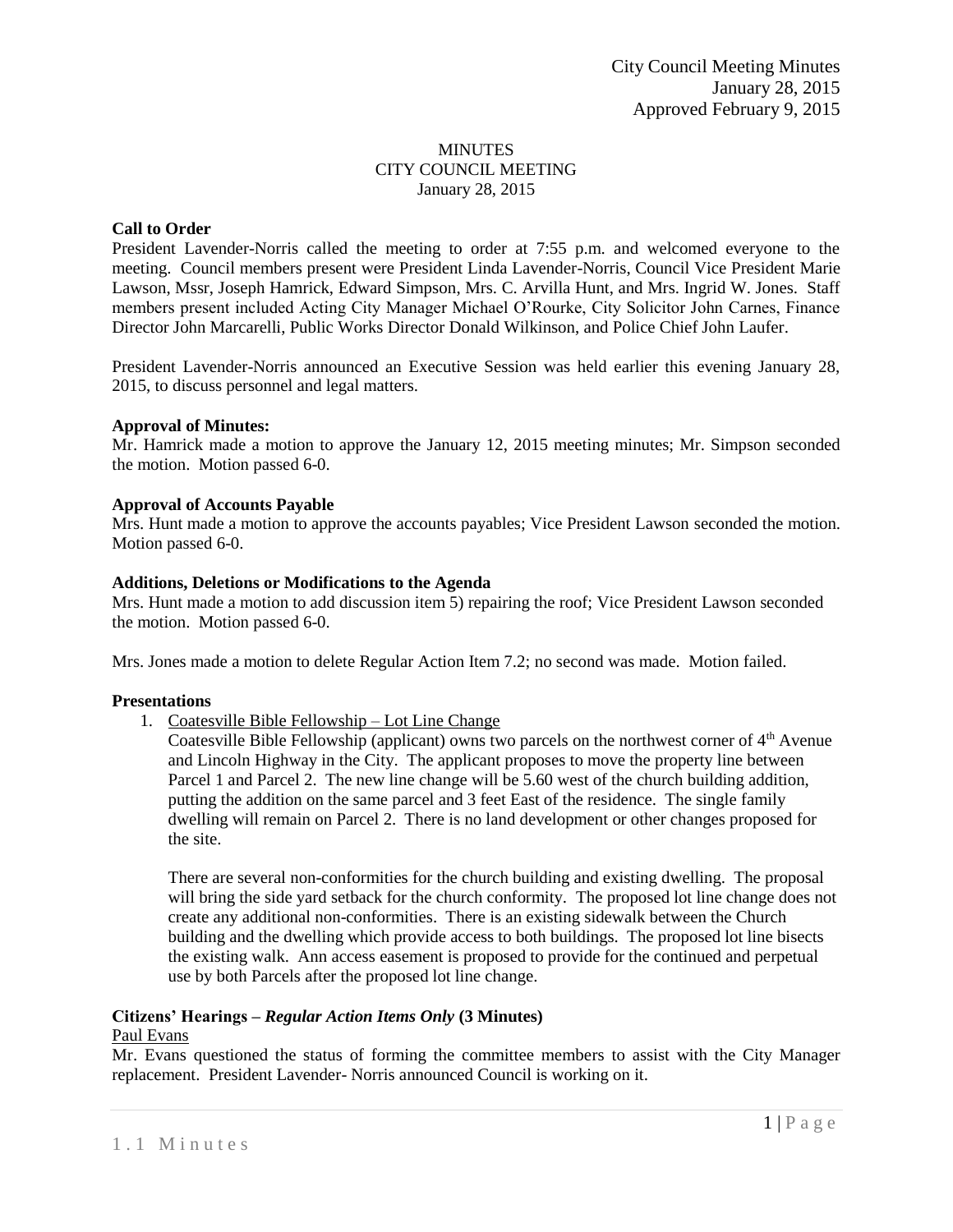# Paul Dodson

Mr. Dodson voiced his concerns regarding the payment of his overdue taxes and solid waste payments. No one will accept the payment. Mr. Marcarelli said the City will accept his payment. He is paying for two totes and only one has been delivered.

Mr. Hamrick made a motion to close citizens' hearings on regular action items only; Mr. Simpson seconded the motion. Motion passed 6-0.

## **Citizens' Hearings –** *Non-Agenda Items Only* **(3 Minutes)**

## Aphonso Williams

Mr. Williams announced a street light is out between the 300 & 400 Block of Chestnut Street. He inquired about the issues he brought before Council at the last meeting.

#### Dr. Nero – Coatesville Library

Dr. Nero thanked the City of Coatesville for their contribution to the Coatesville Library. The contribution is used to maintain improvements, implement many programs and beautify the building. The library staff has reached out to Dr. Taschner (CASD) to have regular meetings to inform, educate and inspire the community.

## Khadijah AlAmin

Ms. Al-Amin voiced her concerns regarding the Forensic Audit. She read various parts of the City's audit done by Barbacane Thornton and Reinsel, Kuntz Lesher relating to the lack of policies and procedures, parking tickets and the solid waste accounting. The City was susceptible to misappropriations, and misconduct.

#### Carmen Campbell

Ms. Campbell voiced her concerns on racism and the Police Departments. She does not want to see what happened in Ferguson happen in Coatesville.

#### John Pawlowski

Mr. Pawlowski updated Council on the Gazebo/Riverwalk project. He asked the City for a Resolution to be approved for the PECO grant.

#### Paul Evans

Mr. Evans voiced his concerns on the crime in the City. He asked for cameras to be placed in the West End to help reduce crime. There are funds through the State to help cover the fees incurred for purchasing and installing the cameras.

#### Paul Trizonis

Mr. Trizonis voiced his concern on the crime in the West End. He concurred with Mr. Evans on placing cameras throughout West End to help reduce crime.

#### Paul Dodson

Mr. Dodson voiced his concerns on the penalty fees for no license/inspection on rental properties. Mr. Dodson stated he was not aware that not paying taxes and trash would affect the budget.

#### Joe Leofsky

Mr. Leofsky voiced his concerns regarding the Solid Waste tote delivery and billing. The number of cans delivered are not the same as billing. Mr. Leofsky suggested a Welcoming Committee for the new businesses interested in coming to the City of Coatesville.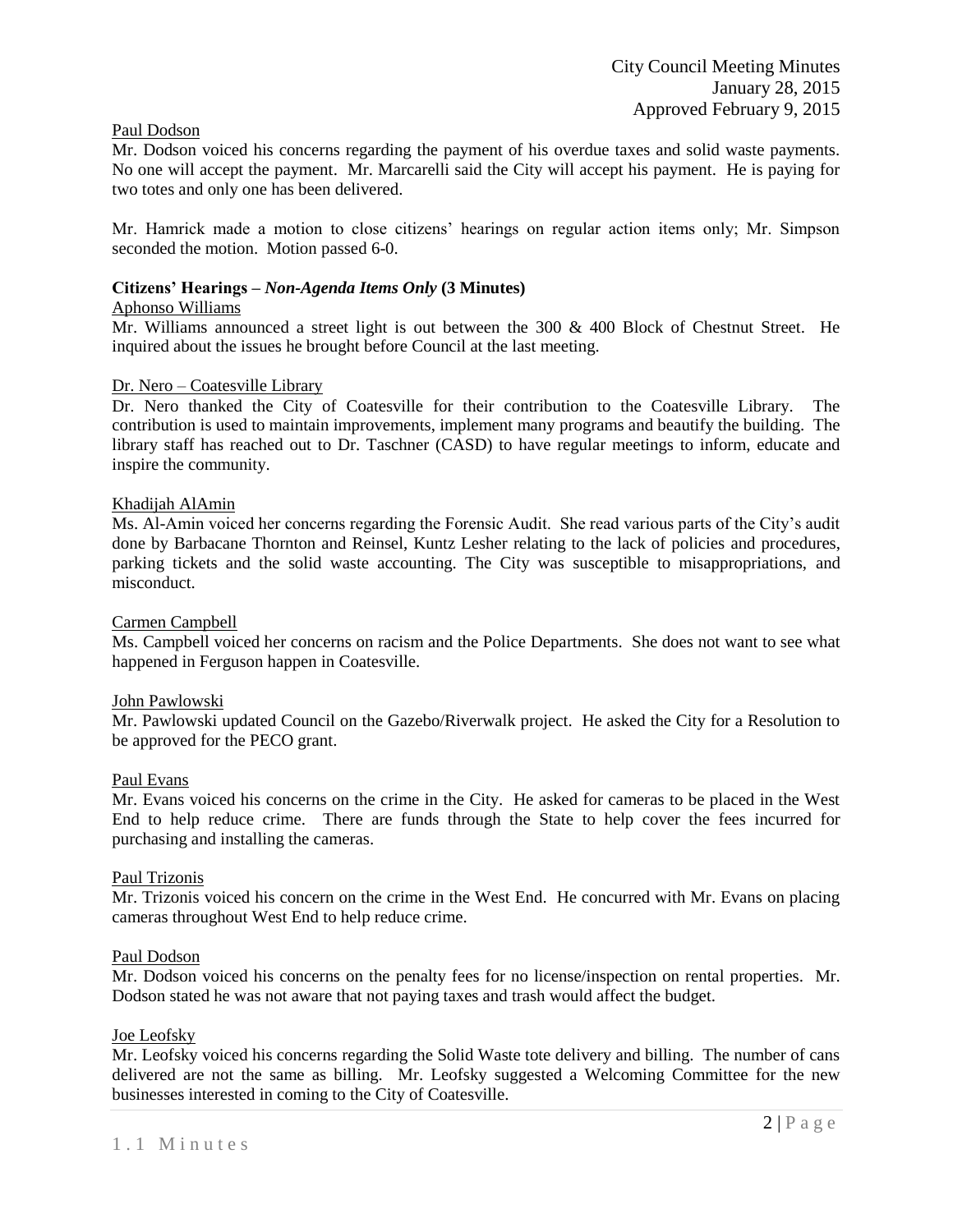#### Tony Cazille Mr. Cazille had no comment.

Mrs. Hunt made a motion to close citizens' hearings on non-agenda items only; Vice President Lawson seconded the motion. Motion passed 6-0.

# **Regular Action Items**

1. Receive and consider Second Reading and Adoption an Ordinance amending Zoning Ordinance relative to the Fair Housing Act amendments by: 1) Redefined group home and providing definitions for reasonable accommodation and reasonable modification; 2) Confirming that a group home is permissible in every residential zoning district in the City; 3) Providing for notice to the public that complies with reasonable accommodation requirements; and 4) Removing inconsistent provisions from the existing Ordinance.

Mr. Carnes announced due to the weather conditions and the rescheduling of the meeting, the Public Hearing for the Ordinance was rescheduled for February 9, 2015. The item cannot be voted on this evening. There was not enough notice for the public hearing.

Mrs. Hunt made a motion to table Second Reading and Adoption an Ordinance amending Zoning Ordinance relative to the Fair Housing Act amendments by: 1) Redefined group home and providing definitions for reasonable accommodation and reasonable modification; 2) Confirming that a group home is permissible in every residential zoning district in the City; 3) Providing for notice to the public that complies with reasonable accommodation requirements; and 4) Removing inconsistent provisions from the existing Ordinance until the February meeting; Mr. Hamrick seconded the motion to table. Motion tabled 6-0.

# 2. Receive and consider liaison position for Codes Department

Vice President Lawson proposed a Council member to be a liaison to be a bridge between the Codes Department and Council. Mr. Simpson suggested using it for all departments. It will help from Council getting a lot of surprises from the departments at the Council meetings. Mrs. Hunt suggested the Council members provide the President with their name and the department in which they would like to be a liaison. Council agreed the liaison will work with the departments to help improve the communication between City Council and the City staff and understand the issues the various departments are handling in the City.

Mr. Hamrick made a motion to table consideration of the liaison position for the Codes Department; Mr. Simpson seconded the motion to table. Motion tabled 5-0-1. Mrs. Jones abstained from the vote.

3. Receive and consider Resolution expressing opposition to a constitutional amendment empowering the General Assembly to designate entities that are exempt from Real Estate Taxation

Mr. O'Rourke explained the General Assembly of the Commonwealth is considering Senate Bill The Senate Bill 4, if approved in referendum, would empower the General Assembly to establish criteria by which an entity would be determined to be a purely public charity.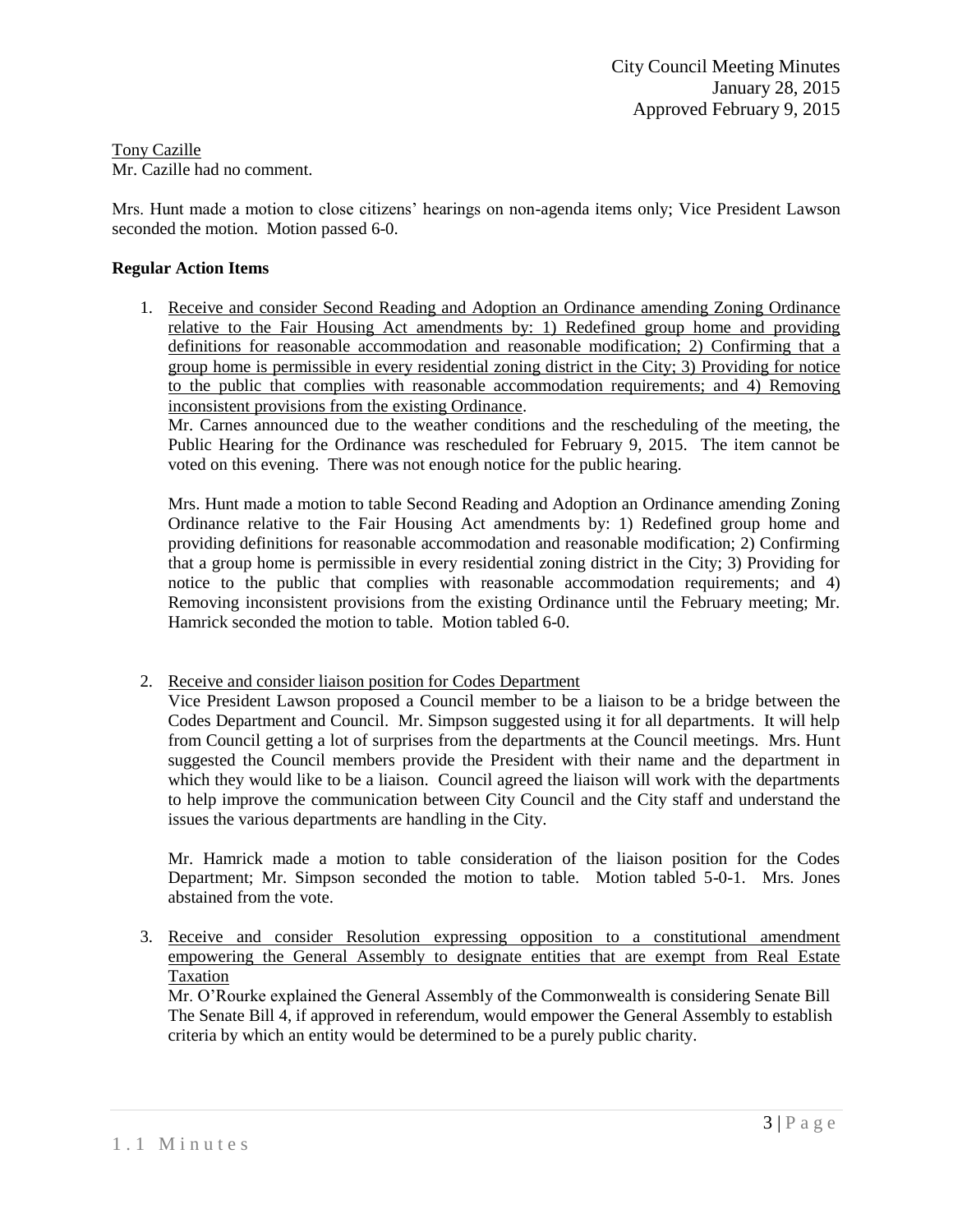Granting the granting the General Assembly the power to establish criteria to determine a purely public charity would allow those seeking purely public charity status undue influence in the establishment of the criterial.

The constitutional amendment proposed would negate the long standing judicially established test for determining if an entity is a purely public charity, the five prong HUP Test, thereby injecting uncertainty into the local government tax base and potentially eroding the local government tax base by loosening the rigor of the current judicial standard

Mr. Simpson made a motion to approve the Resolution expressing opposition to a constitutional amendment empowering the General Assembly to designate entities that are exempt from Real Estate Taxation; Mrs. Hunt seconded the motion. Motion passed 6-0.

## **Solicitors Report**

Mr. Carnes announced he has assisted the City in the budget process and the process for identifying a replacement for the vacancy in the 4<sup>th</sup> ward. The Zoning Ordinance amendments have been revised to address comments of the Chester County Planning Commission. City Solicitor has worked on various matters involving litigation and assisted the City in its interpretation of codes, rules and regulations.

# **City Manager's Report**

Mr. O'Rourke announced he is working on a format for the managers' report. It will have all the departments in the report. The reports will better unify the Council and administration.

A snow emergency was declared on Monday January 26, 2015, the emergency was lifted earlier than expected and all notifications were submitted.

Mr. O'Rourke reviewed the items addressed by citizens at the last meeting. Public Works is working up a list of items that should not be replaced in the medicine cabinet by Cintas. The food during a snow/ice storm can show a small bit of appreciation for those who have worked continuously, but should not be done for no good reason. He is looking into why we do not pay the bills earlier to receive the discounts. President Lavender-Norris asked for the City Manager to give an update on the citizens comments.

# **Discussion Item**

1. Discuss City Manager goals and objectives

Vice President Lawson provide a list of goals and objectives in the packet. Mr. O'Rourke announced that he has provided a draft of the ad to be placed for the City Manager position. The goals and objectives list can be part of the first process in the interviews and made into questions.

2. Discuss LERTA Tax incentives for small businesses

Vice President Lawson inquired about the LERTA (Local Economic Revitalization Tax Assistance Act. LERTA provides for real estate tax incentives for new construction or property improvements for business properties. LERTA does not apply to residential properties. The program extends over 10 years. Taxes will increase 10% per year. Mr. O'Rourke explained each taxing entity must decide the County structure.

Mr. O'Rourke explained several different taxing programs. The City Revitalization and Improvement Zone (CRIZ). The focus of the program is to spur new growth, helping to revive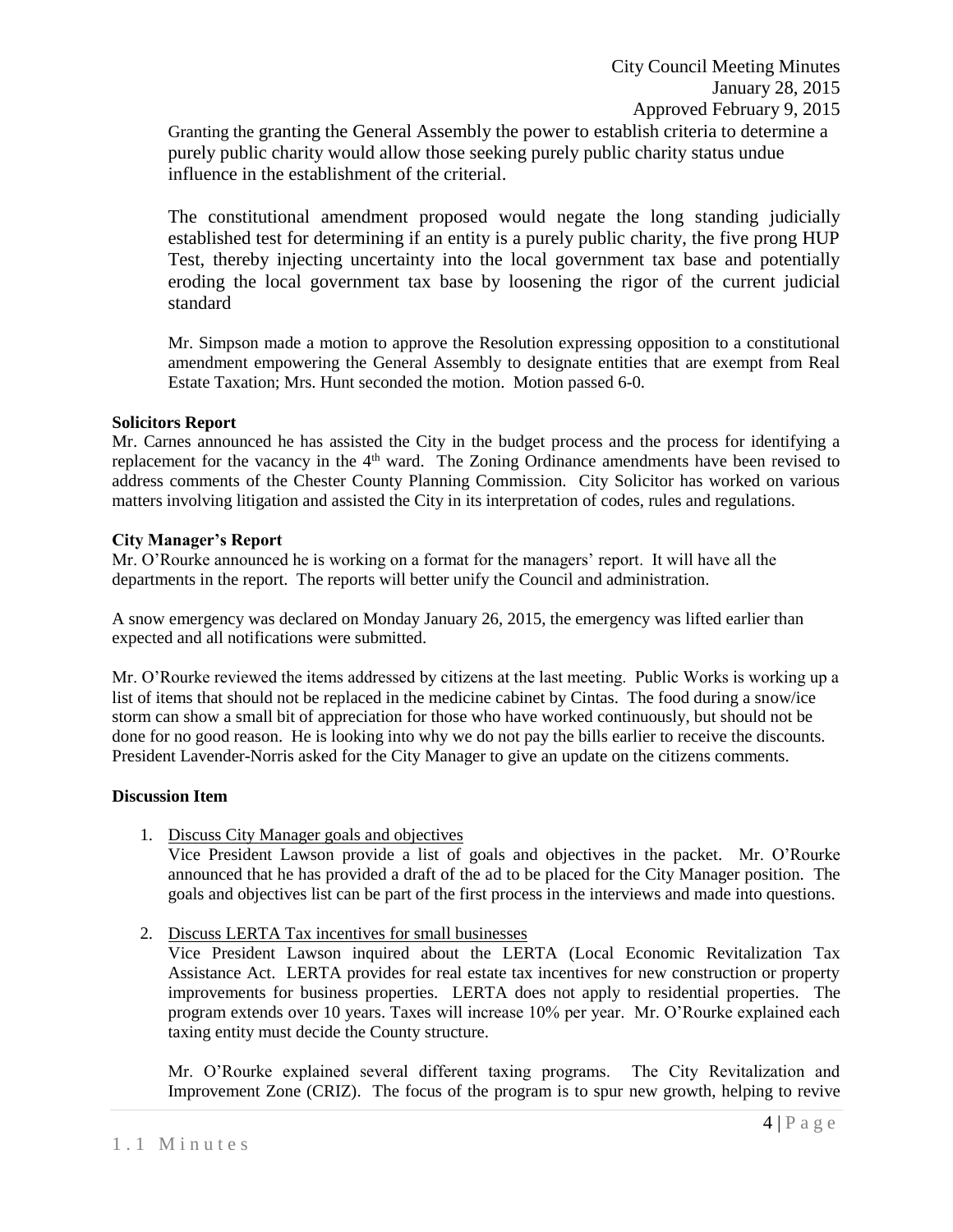downtowns and create jobs for the residents in the regions. Vacant, desolate, underutilized or abandoned space will be developed, thereby creating jobs, increasing personal incomes, growing state and local tax revenues, reviving local economies and improving the lives of city residents and visitors. A CRIZ may not include a Keystone Opportunity Zone. CRIZ is based on a population of 30,000 and more.

Another taxing program, The Residential Tax Abatement Program (ReTAP), for residential property owners would not pay municipal and county taxes on the increased valuation of their properties for the first ten years after which improvements have been made. The program can also be treated the same as LERTA and phase in an increase each year until year ten at 100%.

# 3. Discuss Tax and Solid Waste Late Fee Amnesty Day

Vice President Lawson suggested a day in which property owners can pay their tax and solid waste fee without the penalty. The City will waive the late fee to anyone who notifies they have not received a bill and provide the address.

- 4. Discuss review of 2015 Budget President Lavender-Norris announced a budget workshop will be scheduled. No Date has been set at this time.
- 5. Discuss roof for City Hall

President Lavender-Norris announced the City is in need of a new roof. Mrs. Hunt thanked the Chief for notifying Council on the severity. Mr. Carnes stated he is not sure if the City is still within the 90 day time frame to award the bid for the roof. He will review the bids and get back to Council. Council asked for Mr. Carnes and Mr. O'Rourke to review the bids and place the item on the next agenda.

# **Special Events**

There were no special events at this time.

# **Council Comments**

Mrs. Jones thanked everyone for attending the meeting. She apologized for the derelict in duty regarding Monday's meeting. She suggested the possibility of an Appropriations Committee. Mrs. Jones announced a Keystone Meeting with Senator Dinniman being held at Olivet Methodist Church, 5:00 pm on January 30, 2015. She quoted "Many receive advice, only wise profit from it."

Mr. Simpson thanked everyone for attending the meeting. He is trying to figure ways to generate income for the City. A meeting is scheduled for Monday February 2, 2015 to interview candidates for the  $4<sup>th</sup>$ Ward City Council Vacancy. After the interviews a person will be appointed to the seat.

Mrs. Hunt thanked everyone for attending the meeting. She thanked everyone for the interest in the City and is looking forward to Monday.

Mr. Hamrick thanked everyone for attending the meeting.

Vice President Lawson thanked everyone for attending the meeting. It has been a very successful meeting. She thanked Mr. O'Rourke, Mr. Wilkinson, Mr. Saites, Mr. Lentz and Chief Laufer for keeping Council apprised of the steps taken during the snow storm on Monday. The Martin Luther Day King